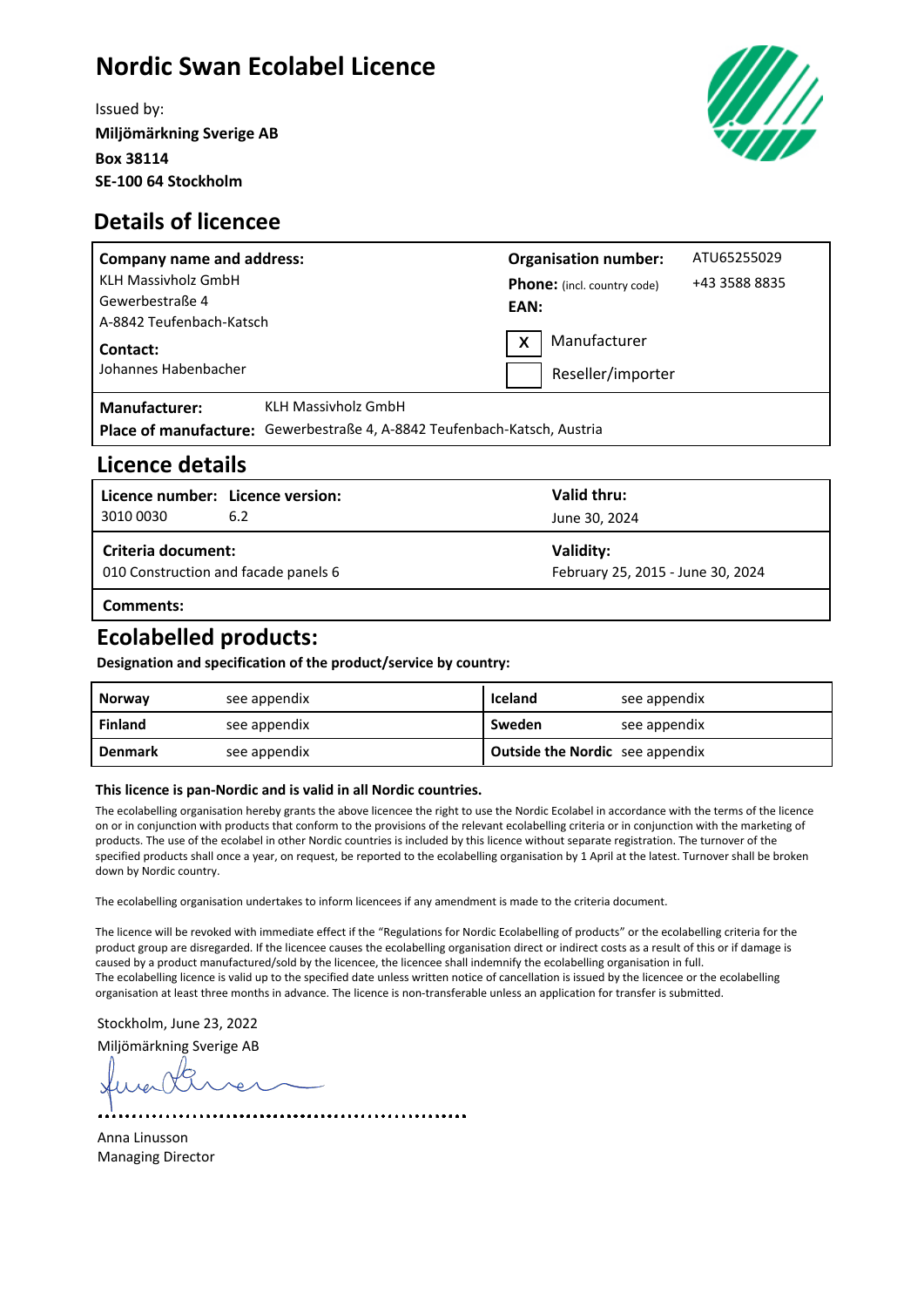# **Nordic Ecolabelling Licence Appendix 1 for Licence number 3010 0030**



# **Trade names Norway**

KLH - CLT Spruce Swan Eco

# **Trade names Finland**

KLH - CLT Spruce Swan Eco

# **Trade names Denmark**

KLH - CLT Spruce Swan Eco

# **Trade names Iceland**

KLH - CLT Spruce Swan Eco

### **Trade names Sweden**

KLH - CLT Spruce Swan Eco

# **Trade names outside the Nordic region**

KLH - CLT Spruce Swan Eco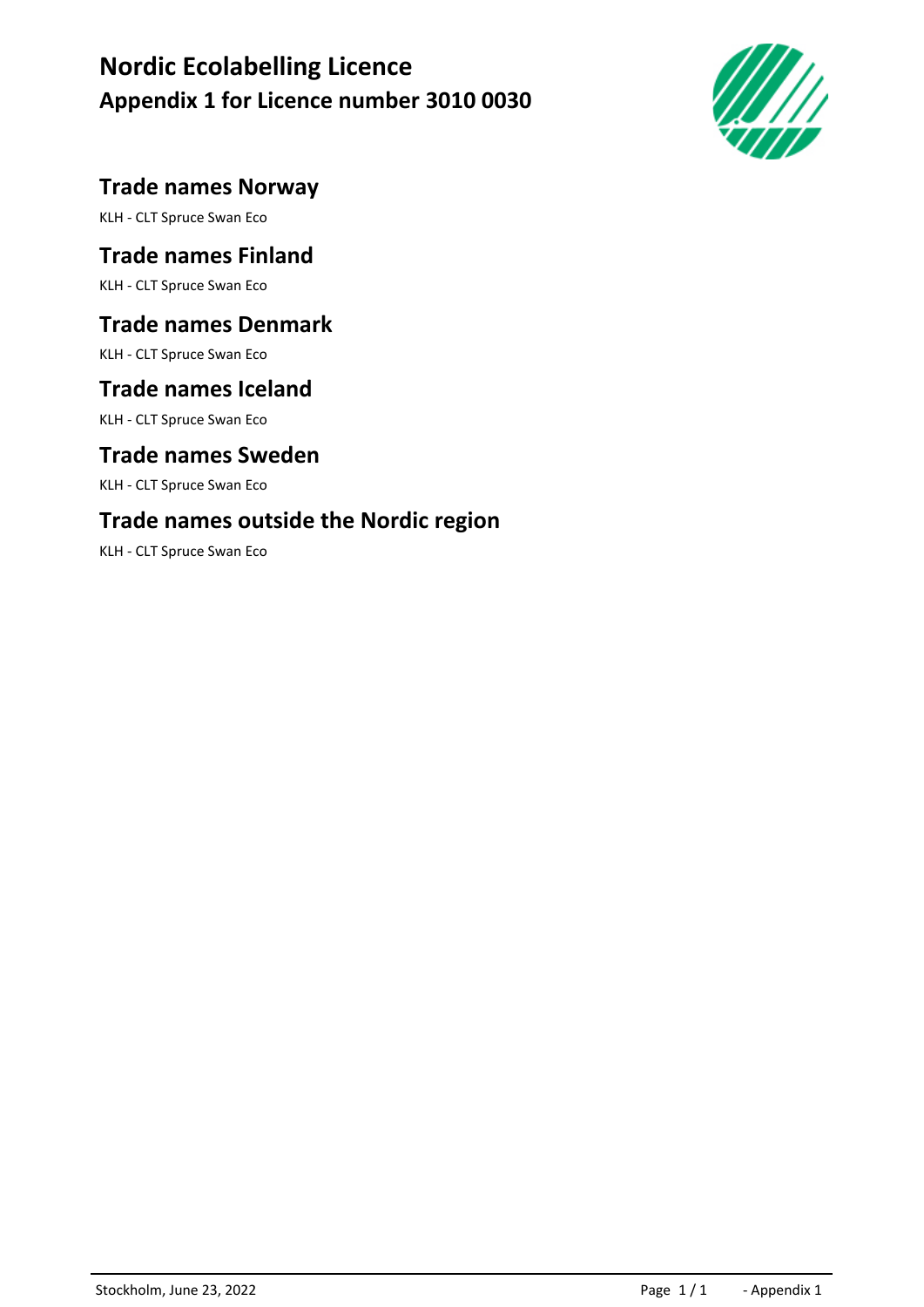# **Nordic Swan Ecolabel Licence**

Issued by: **Miljömärkning Sverige AB Box 38114 SE-100 64 Stockholm**



### **Details of licencee**

| <b>Company name and address:</b> |                                                                   |      | <b>Organisation number:</b>        | ATU65255029   |
|----------------------------------|-------------------------------------------------------------------|------|------------------------------------|---------------|
| <b>KLH Massivholz GmbH</b>       |                                                                   |      | <b>Phone:</b> (incl. country code) | +43 3588 8835 |
| Gewerbestraße 4                  |                                                                   | EAN: |                                    |               |
| A-8842 Teufenbach-Katsch         |                                                                   |      |                                    |               |
| Contact:                         |                                                                   | X    | Manufacturer                       |               |
| Johannes Habenbacher             |                                                                   |      | Reseller/importer                  |               |
| <b>Manufacturer:</b>             | KLH Massivholz Wiesenau GmbH                                      |      |                                    |               |
|                                  | Place of manufacture: Schwemmtratten 7, A-9400 Wolfsberg, Austria |      |                                    |               |

### **Licence details**

| Licence number: Licence version:<br>3010 0031              | 6.3 | Valid thru:<br>June 30, 2024                   |  |  |
|------------------------------------------------------------|-----|------------------------------------------------|--|--|
| Criteria document:<br>010 Construction and facade panels 6 |     | Validity:<br>February 25, 2015 - June 30, 2024 |  |  |
| Comments:                                                  |     |                                                |  |  |

# **Ecolabelled products:**

**Designation and specification of the product/service by country:**

| <b>Norway</b>  | see appendix | Iceland                                | see appendix |
|----------------|--------------|----------------------------------------|--------------|
| Finland        | see appendix | Sweden                                 | see appendix |
| <b>Denmark</b> | see appendix | <b>Outside the Nordic</b> see appendix |              |

#### **This licence is pan-Nordic and is valid in all Nordic countries.**

The ecolabelling organisation hereby grants the above licencee the right to use the Nordic Ecolabel in accordance with the terms of the licence on or in conjunction with products that conform to the provisions of the relevant ecolabelling criteria or in conjunction with the marketing of products. The use of the ecolabel in other Nordic countries is included by this licence without separate registration. The turnover of the specified products shall once a year, on request, be reported to the ecolabelling organisation by 1 April at the latest. Turnover shall be broken down by Nordic country.

The ecolabelling organisation undertakes to inform licencees if any amendment is made to the criteria document.

The licence will be revoked with immediate effect if the "Regulations for Nordic Ecolabelling of products" or the ecolabelling criteria for the product group are disregarded. If the licencee causes the ecolabelling organisation direct or indirect costs as a result of this or if damage is caused by a product manufactured/sold by the licencee, the licencee shall indemnify the ecolabelling organisation in full. The ecolabelling licence is valid up to the specified date unless written notice of cancellation is issued by the licencee or the ecolabelling organisation at least three months in advance. The licence is non-transferable unless an application for transfer is submitted.

Stockholm, June 23, 2022

Miljömärkning Sverige AB ....................................

Anna Linusson Managing Director